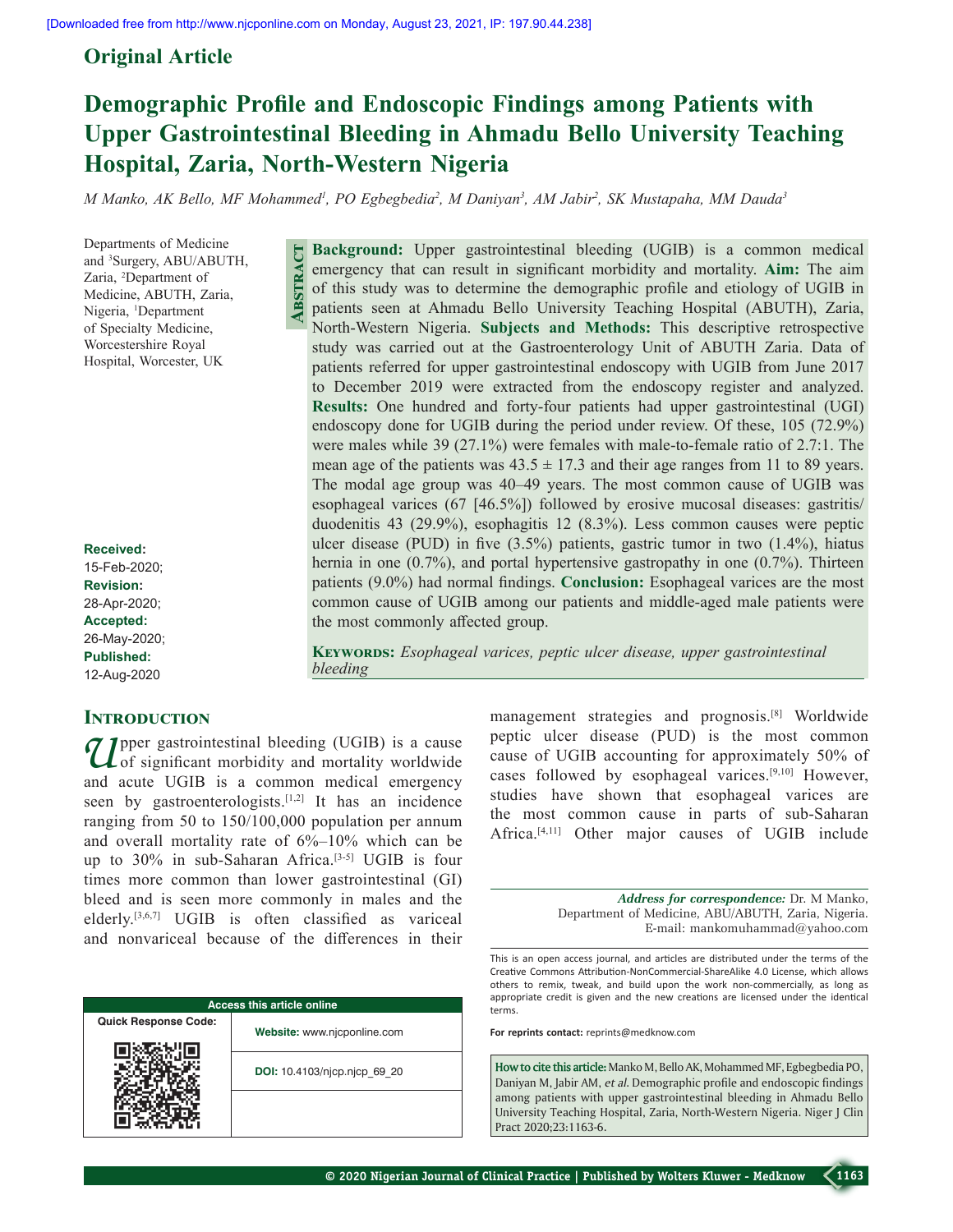gastritis, esophagitis, duodenitis, Mallory‑Weiss tear, and upper GI malignancies.<sup>[12]</sup> Identification of the cause of UGIB is important in the management of the patients. Upper GI endoscopy is the preferred choice of investigation for evaluating patients with UGIB. It can be both diagnostic and therapeutic.<sup>[13]</sup> There are few studies on UGIB in Nigeria and these studies showed a different pattern in the most common cause between the Northern and the Southern parts of the country.[14,15] A previous study that reported causes of UGIB in Zaria took place approximately 3 decades ago.<sup>[16]</sup> Hence, there is need, therefore, to reexamine the causes of UGIB to update the existing knowledge for effective management of UGIB in our setting.

### **Subjects and Methods**

This retrospective descriptive study included all patients who underwent UGI endoscopy done for UGIB between June 2017 and December 2019 at the endoscopy unit of Ahmadu Bello University Teaching Hospital (ABUTH), Zaria. ABUTH Zaria is a first‑generation tertiary Hospital in Nigeria that serves as a referral center for most part of North‑Western and parts of North‑Central Nigeria. Endoscopy is routinely carried out once or twice a week and patients referred for UGIB are usually taken on the next endoscopy day. Data on age, gender, and findings at endoscopy were extracted from the endoscopy unit register. Informed consent was obtained from each patient and the procedure carried out after an overnight fast using Sonoscape video gastroscope. Ten percent pharyngeal xylocaine spray was used to anesthetize the pharynx before the introduction of the scope.

The data obtained were analyzed using SPSS statistical software version 20.0.

### **Results**

One hundred and forty‑four patients had UGI endoscopy for UGIB during the period under review. Of those, 105 (72.9%) were males while 39 (27.1%) were females with male-to-female ratio of 2.7:1. The mean age of the patients was  $43.5 \pm 17.3$  and their age ranges from 11 to 89 years. The modal age group was40–49 years and more than half of the patients were below the age of 50 [Table 1]. The most common cause of UGIB was esophageal varices [67 (46.5%)] followed by erosive mucosal diseases: gastritis/duodenitis 43 (29.9%), esophagitis 12 (8.3%). Less common causes were PUD in five (3.5%), gastric tumor in two (1.4%), hiatus hernia in one (0.7%), and portal hypertensive gastropathy in one (0.7%). Thirteen patients (9.0%) had normal findings [Table 2].

| Table 1: Age distribution of patients with UGIB |                  |            |  |
|-------------------------------------------------|------------------|------------|--|
| Age group                                       | <b>Frequency</b> | Percentage |  |
| $10-19$                                         | 11               | 7.6        |  |
| $20 - 29$                                       | 22               | 15.3       |  |
| 30-39                                           | 28               | 19.4       |  |
| 40-49                                           | 29               | 20.1       |  |
| 50-59                                           | 28               | 19.4       |  |
| 60-69                                           | 13               | 9.0        |  |
| 70-79                                           | 9                | 6.3        |  |
| 80-89                                           | 4                | 2.8        |  |
| Total                                           | 144              | 100.0      |  |

| Table 2: Endoscopic findings among patients with UGIB |                  |            |  |
|-------------------------------------------------------|------------------|------------|--|
| <b>Endoscopic findings</b>                            | <b>Frequency</b> | Percentage |  |
| Varices                                               | 67               | 46.5       |  |
| Gastritis/duodenitis                                  | 43               | 29.9       |  |
| Gastric/duodenal ulcer                                | 5                | 3.5        |  |
| Normal findings                                       | 13               | 9.0        |  |
| Esophagitis                                           | 12               | 8.3        |  |
| Gastric tumor                                         | 2                | 1.4        |  |
| Hiatus hernia                                         | 1                | 0.7        |  |
| <b>PHG</b>                                            | 1                | 0.7        |  |
| Total                                                 | 144              | 100.0      |  |

PHG=Portal hypertensive gastropathy

## **Discussion**

UGIB is a frequent cause of hospital visits and can result in significant morbidity and mortality.<sup>[13]</sup> In our study, males were more commonly affected with male-to-female ratio of 2.7:1. This is similar to other studies in Nigeria and other countries.<sup>[17-19]</sup> The mean age at presentation of our patients was  $43.5 \pm SD17.3$ similar to findings by Tijjani *et al*. in Kano, Mustapha *et al*. in North‑Eastern Nigeria Akere *et al*. in Ibadan, South‑Western Nigeria and Alema *et al*. in Uganda.[14,15,20,21] The most common cause of UGIB among our patients is esophageal varices accounting for 46.5% of cases. Earlier report by Malu *et al*. in the same setting approximately 3 decades ago also showed esophageal varices as the most common finding among patients with UGIB.<sup>[16]</sup> This indicates that the burden of background chronic liver disease (CLD) in most of these patients with varices in our locality has not improved over the past few decades. The major etiologies of CLD in our setting are hepatitis B and C viral infections and alcohol ingestion.[22,23] However the most important etiology in most developing countries is hepatitis B viral (HBV) infection. This is because HBV infection is highly endemic in these regions. In Nigeria with a prevalence of  $12.2\%$ ,  $[24]$  the high endemicity of HBV infection may explain the burden of CLD with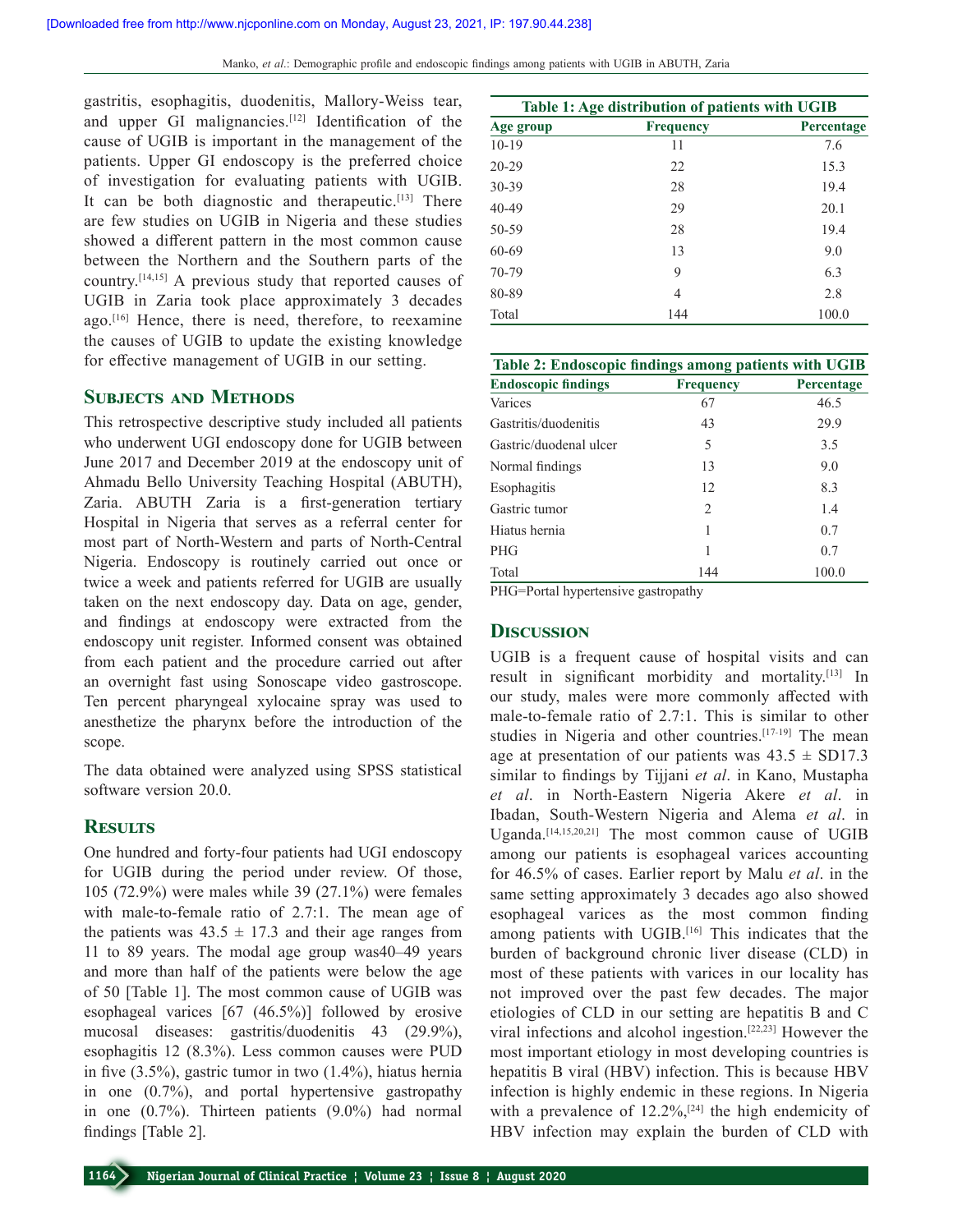its complications such as variceal bleeding in our setting. Other authors in Northern Nigeria, Tanzania, Malawi, and Pakistan also found varices as the most common cause of UGIB among their patients. [4,11,14,25,26] However, studies from Southern Nigeria revealed that PUD and erosive mucosal disease were the most common findings among their patients.<sup>[17,27,28]</sup> The reason for this difference between the North and South of Nigeria may be because CLD burden may be more in the North compared to the South. Majority of the Northern populace are farmers some of whom practice irrigation farming. This practice exposes them to schistosomal infection and subsequent hepatic schistosomiasis that contribute to the burden of CLD in this part of Nigeria. The second most common cause of UGIB among our patients is erosive mucosal diseases: gastritis/duodenitis (29.9%), esophagitis (8.3%). This result is consistent with findings in other studies in North-Eastern Nigeria, Pakistan, and Ghana.<sup>[14,26,29]</sup> PUD is not a common cause of UGIB in our study accounting for only 3.5% of cases. This is in contrast to reports from Southern Nigeria, Iran, India, and Western countries where PUD is the most common cause of UGIB.<sup>[17,27,30-33]</sup> However, incidence of bleeding PUD is decreasing generally even in places where it is the most common cause of UGIB. Similar trend is also being noticed in our center when one compare our finding to that of Malu *et al*. in the same setting approximately 3 decades ago in which PUD was second to esophageal varices with a frequency of 17.3%.[16] Declining incidence of PUD may be related to the widespread use of H. pylori eradication therapy and proton pump inhibitors. $[6,7]$  Rare causes of UGIB among our patients were gastric tumor, hiatus hernia, and portal hypertensive gastropathy. Mustapha *et al*. and Akere *et al*. found gastric cancer and hiatus hernia respectively to be rare in their studies.[14,15] Portal hypertensive gastropathy is a rare cause of UGIB and patients with this lesion tend to have more of chronic bleeding than acute UGIB.<sup>[34-36]</sup> No cause for the UGIB was found in 9% of our patients. This is similar to findings in North-Eastern Nigeria and Uganda but higher than findings from Southern Nigeria.<sup>[14,17,21,27]</sup> This finding also shows that endoscopy is diagnostic of UGIB in 91% of our patients which is consistent with reports from Western literature that endoscopy is diagnostic in over 80% of cases.[9,10] Other rare causes of UGIB such as Dieulafoy's lesion was not seen among our patients. Dieulafoy's lesion which is an aberrant dilated artery commonly found in the proximal stomach can be missed during UGI endoscopy as it is diagnosed endoscopically in only approximately 70% of cases.[37] Therefore, it is possible that the cause of UGIB among our patients with normal findings may be such as Dieulafoy's lesion.

In conclusion, UGIB is seen more commonly among male patients in the age group 40–49 years and esophageal varices are the most common etiology among our patients. As most of these patients have background CLD, surveillance endoscopy in patients with CLD before the first episode of UGIB will go a long way in reducing the incidence of UGIB among our patients.

#### **Financial support and sponsorship**

Nil.

#### **Conflicts of interest**

There are no conflicts of interest.

#### **References**

- 1. Jain V, Agarwal PN, Singh R, Mishra A, Chugh A, Meena M. Management of upper gastrointestinal bleed. MAMC J Med Sci 2015;1:69‑79.
- 2. Cremers I, Ribeiro S. Management of variceal and nonvariceal upper gastrointestinal bleeding in patients with cirrhosis.Ther Adv Gastroenterol 2014;7:206‑16.
- 3. Mathew P, Kanni PY, Gowda M, Uppalapati S, Garg A, Ansari J. Retrospective study of clinical profile, endoscopic profile and in Hospital mortality in acute upper gastrointestinal bleeding in tertiary care centre in South India. International Journal of Contemporary Medical Research 2019;6:H1‑5.
- 4. Mulima G, Qureshi JS, Shores C, Tamimi S, Klackenberg H, Andrén‑Sandberg Å. Upper gastrointestinal bleeding at a public referal hospital in Malawi. Surg Sci 2014;5:501‑7.
- 5. Rajan SS, Sawe HR, Iyullu AJ, Kaale DA, Olambo NA, Mfinanga JA, *et al*. Profile and outcome of patients with upper gastrointestinal bleeding presenting to urban emergency departments of tertiary hospitals in Tanzania. BMC Gastroenterol 2019;19:212‑31.
- 6. Kim J. Management and prevention of upper GI bleeding. In: Richardson MM, Hammond Chessman K, Chant C, editors. PSAP VII Book 11 (Gastroenterology and Nutrition): Pharmacotherapy Self-Assessment Program. 7<sup>th</sup> ed. Lenexa, KS: ACCP; 2012. pp. 7-26.
- 7. Kurien M, Lobo AJ. Acute upper gastrointestinal bleeding. Clin Med 2015;15:481-5.
- 8. Stanley AJ, Laine L. Management of acute upper gastrointestinal bleeding. BMJ 2019;364:1536‑49.
- 9. Dinesen L, Benson M. Managing acute upper gastrointestinal bleeding in the acute assessment unit. Clin Med 2012;12:589-93.
- 10. Saleem S, Thomas AL. Management of upper gastrointestinal bleeding by an internist. Cureus 2018;10:e2878.
- 11. Suba M, Ayana SM, Mtabho CM, Kibiki GS. The aetiology, management and clinical outcome of upper gastrointestinal bleeding among patients admitted at the Kilimanjaro Christian Medical Centre in Moshi, Tanzania. Tanzan J Health Res  2010;12: 302-5.
- 12. Cappell MS, Friedel D. Initial management of acute upper gastrointestinal bleeding: From initial evaluation up to gastrointestinal endoscopy. Med Clin N Am 2008;92:491-509.
- 13. Kovacs TOG. Management of upper gastrointestinal bleeding. Curr Gastroenterol Rep 2008;10:535‑42.